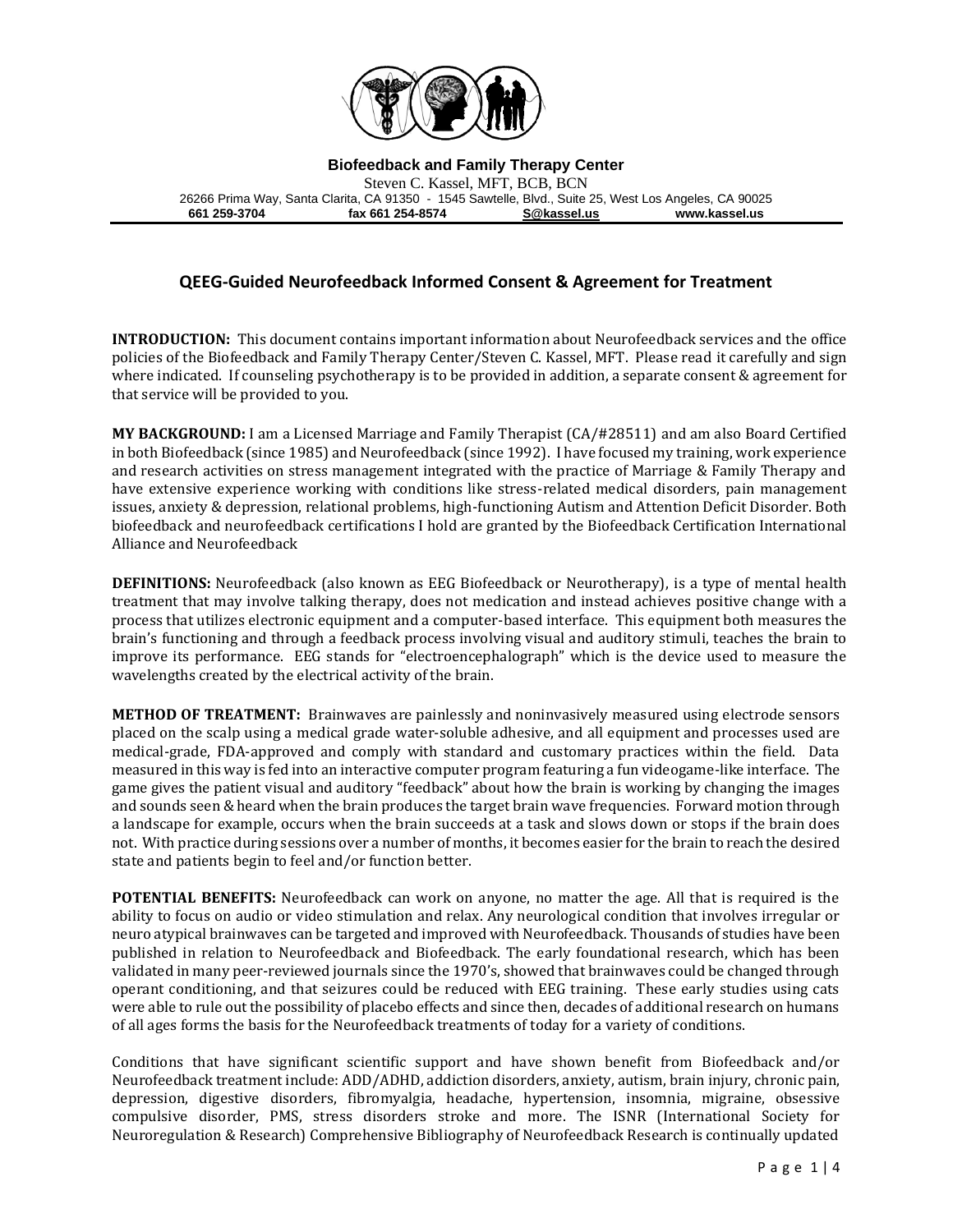and available for you to search by clinical condition. It can be accessed a[t https://isnr.org/isnr-comprehensive](https://isnr.org/isnr-comprehensive-bibliography#sec1)[bibliography#sec1](https://isnr.org/isnr-comprehensive-bibliography#sec1)

**POTENTIAL RISKS:** Neurofeedback training has been the subject of more than 50 years of research and clinical study. As a non-invasive training not a treatment, it does not "do" anything to you but facilitates your brain's learning. Neurofeedback appears to be harmless and when provided by a well-trained & experienced practitioner using the results of a QEEG brain map to guide sessions, side effects are rare and usually transient. Possible side effects may include headache or arousal which is sometimes noticed as more vivid dreams. Occasionally someone may feel tired, spacey, wired or anxious immediately after training. If effects persist a modification can be made in the training protocol in future sessions. This may slow progress and we can discuss how to proceed. Additionally, there is the possibility of minor skin irritation from the cream used to prepare the skin for attaching electrodes to the scalp. This is rare and resolves quickly upon cleanup.

We do not claim that you or your child will improve from the training. However, historical data indicate that more than 80% of clients improve on at least one test scale, and more than half improve on three out of four scales. Our work and published studies suggest that the positive effects of Neurofeedback last over time. However, clients have on occasion sought a few "tune-up sessions" months or years later which appear helpful. Some individuals may not experience any effects at all from the training and that, like with all treatments poses some risk. We are always happy to discuss client progress. Other methods may also be effective for you or your child. We will be happy to provide information about such services at your request. Individual and/or family counseling may help you and/or your child integrate the gains from Neurofeedback and Biofeedback into everyday family, social, school and work environments.

**NEUROFEEDBACK & MEDICATION:** For some patients, Neurofeedback seems to act synergistically with medications, allowing the medications to achieve a better response or stabilize their use. Many studies with individuals diagnosed with ADHD show that Neurofeedback helps improve ADHD while reducing use of medications. It is theorized that as the brain moves towards more neurotypical functioning, the same amount of medication can have a stronger effect. Some clients ask their doctors to reduce or eventually eliminate medications as symptoms improve during Neurofeedback training. Clinicians have reported that in many cases, the client's symptoms continue to improve on lowered dosages of medications. Finding the right doctor is also important as many physicians don't understand the nature or efficacy of Neurofeedback and the role it can play with medication titration. *Note that reducing medications should always be coordinated with your MD or prescribing medical professional.*

**SCHEDULE AND LENGTH OF TREATMENT:** Training Sessions and regular office appointments are approximately 45 minutes in length. With Neurofeedback, 30 minutes is for the training and 15 minutes for check-in, set-up, clean up & progress reports. Sessions are typically scheduled two times per week. The average length of treatment needed is 20-40 sessions, with 25 being the average. Most individuals will begin to notice changes after just a few sessions, but in some challenging or more complex cases, major benefit may not be noted until after several months. Progress will be evaluated at at regular intervals.

**ASSESSMENT:** Before Neurofeedback training can begin a thorough psychosocial assessment and an analysis of your brain's baseline functioning are necessary in order to develop an individualized, targeted treatment protocol. This preparatory phase consists of a number of activities and can span 1-3 appointments. These include:

1. **Initial fact-finding phone call**. QEEG consent & information documents and patient questionnaires sent.

2. **Intake session / meeting** to gain background information, review documents and questionnaires and/or review information provided by a referring professional.

3. **Two in-office computerized assessments** of attention and cognitive functioning (the TOVA & the CNSVS) One or two appointments are necessary to complete these depending on the individual's ability to focus and they may be combined with the intake session and/or Brain Mapping session). Additional charges for the test administration are based on fees assessed we must pay to the online testing companies.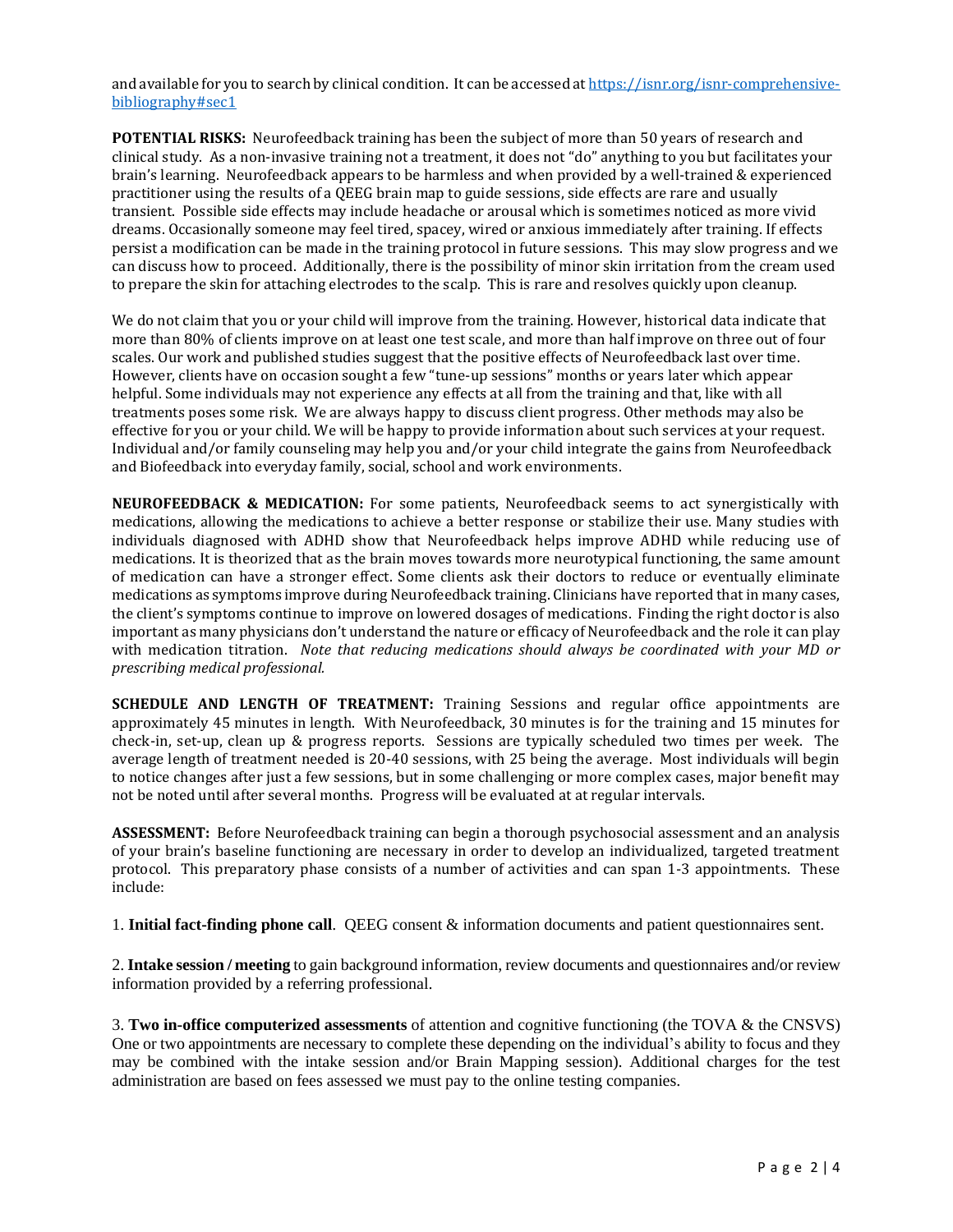4. **19-channel QEEG Brain Mapping session:** A 1-1/2 hr. office visit during which electrodes are placed on the scalp using a tightly fitted cap & wires to collect data under two conditions --"Eyes Open" and "Eyes Closed". Other readings for verbal or math tasks are possible as well. This is a noninvasive, painless procedure and no electrical current is put into the brain. The fitted cap and chest harness/belt can feel slightly constricting and to obtain good electrode connections, it is not unusual for the skin to be slightly abraded in small areas under a few of the electrodes (this can feel momentarily uncomfortable especially for young children or those on the autism spectrum). Brainwave data collected is then transmitted to a contracted medical firm that processes the data and then compares the data to a database of neurotypical individuals of the same age, gender and handedness. An analytical report is completed that includes specific, personalized recommendations for brain regions, frequencies to be trained and electrode placement locations on the scalp. This report is signed by a medical doctor, typically a Board Certified Neurologist.

5. **Assessment feedback and treatment planning session –** before beginning treatment we will meet together to review the results of all your tests and assessments, I will provide my treatment recommendations and we will make a plan on how to proceed. An orientation to the equipment and basic training will be provided at that time.

**CONFIDENTIALITY & RELEASE OF INFORMATION:** Information shared within this therapeutic relationship will be kept strictly confidential and protected by law. Exceptions to confidentiality are those required by law, such as: 1) Danger to yourself or others (e.g., threats of homicide or suicide); 2) Abuse of children or the elderly; 3) Legally authorized law enforcement activity including court orders and also in case of payment disputes. In signing this informed consent for treatment, you are providing us with a release of information to share assessment data for the purposes of analysis and report preparation (Brain Mapping) with our medical consultant.

## **FEES:**

|                                                                                  | -SUV  | WLA.  |
|----------------------------------------------------------------------------------|-------|-------|
| Q-EEG Brain Mapping incl. data collection, analysis & report, (90 min)           | \$850 | \$870 |
| (test fee only)<br>TOVA test                                                     | \$140 | \$150 |
| (test fee only)<br>CNSVS test                                                    | \$140 | \$150 |
| Neurofeedback training session (45-55 min. each x twice per week)                | \$110 | \$120 |
| Office visits, additional testing counseling, feedback sessions etc. (45-55 min) | \$170 | \$180 |

The total for a 3-month course of Neurofeedback that includes assessment, testing and training is approximately \$3800-\$4000.

All fees are due at the time of service, payable with cash/check/credit card or Venmo. While some insurance companies may reimburse for these services, my experience is that they do not pay an amount that covers my overhead and training and therefore I will not bill your insurance company. Depending on your insurance company, I may request that you sign a declination for the use of your insurance. Clients will be notified one month prior to any changes in services or fees charged.

**APPOINTMENTS:** It is extremely important during treatment/training to keep your regular appointments to increase the likelihood of therapeutic gains. While you are my patient, your time is reserved solely for you. As is customary with most professionals, if you cancel your appointment, a 24-hour notice is required to avoid being charged your full appointment fee.

SC<sup>N</sup> W<sub>1</sub>